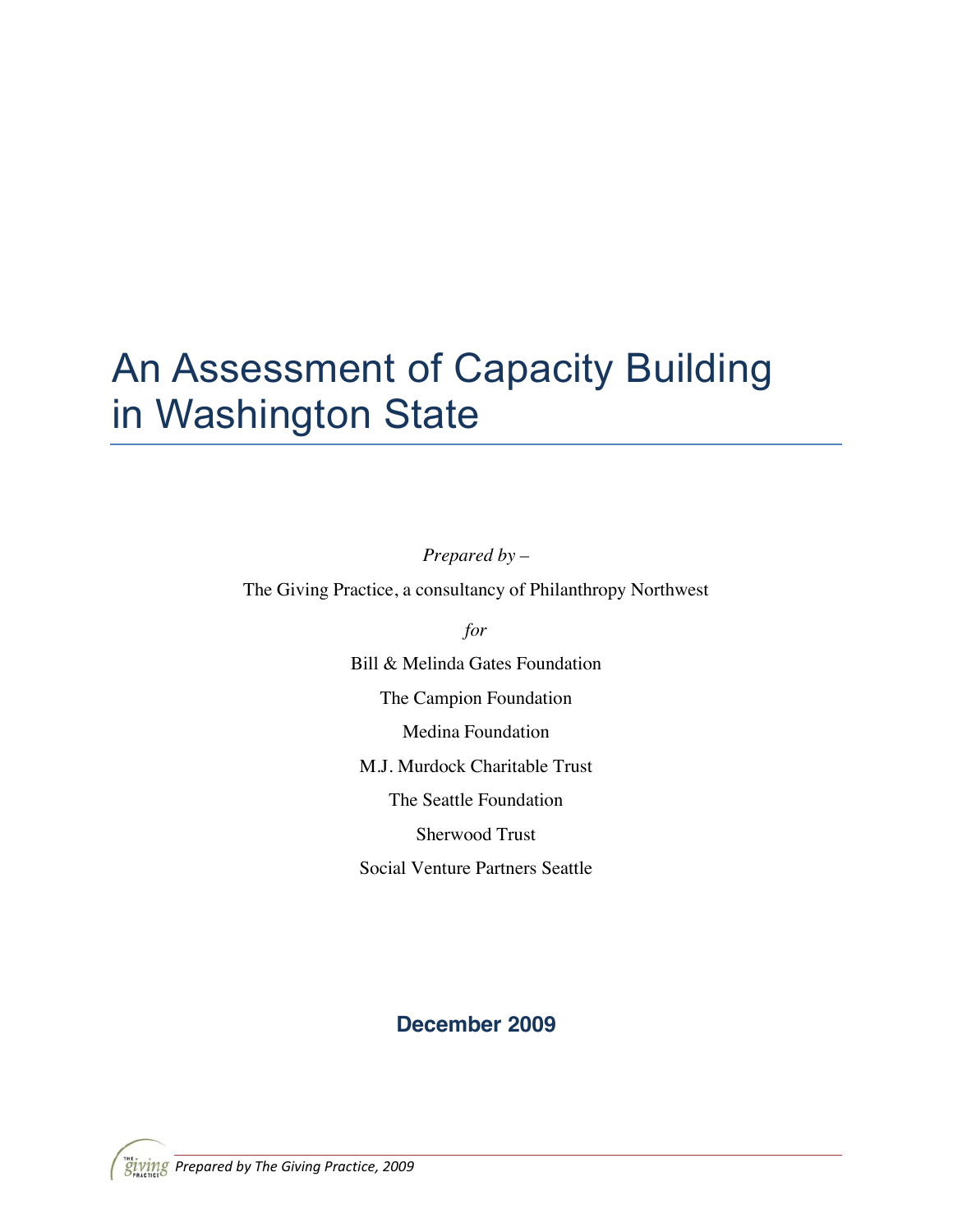## **1 Executive Summary**

Fundamentally, this study is premised on the belief that a healthy nonprofit sector is vital to the quality of life in a democratic society. Nonprofits are a cornerstone for a vibrant "third sector," where people can come together to address basic needs and problems, to bring new ideas to life, and to engage in meaningful leadership and service. Organized philanthropy is another cornerstone of the sector, with a critical role to play in supporting not only individual organizations and causes, but also the vibrancy of the sector as a whole, and the passionate, engaged civic leadership that animates it.

Members of Washington State's philanthropic community convened in the spring of 2009 to discuss support of the nonprofit sector during the severe economic downturn, and concluded that an important step would be to assess the landscape of nonprofit capacity-building in Washington State. This study was therefore based on the premise that a better understanding of the capacity-building resources and gaps in the state would enable funders to make strategic decisions about supporting the nonprofit sector. The study defined capacity building as "*Any service that enhances the organization's internal effectiveness at achieving its mission sustainably - in other words, services which strengthen the foundation or "engine" of the organization, not its specific programs."*

A steering committee of sponsoring funders collectively retained The Giving Practice for this study: Bill and Melinda Gates Foundation, the Campion Foundation, Medina Foundation, Social Venture Partners Seattle, M.J. Murdock Charitable Trust, The Seattle Foundation, and Sherwood Trust. The methodology for this study includes a literature review; interviews with community leaders from 14 geographic "hubs" around the state; donor forums; and compilation of capacity-builders working in the state. We want to express our deep gratitude to the local nonprofit leaders who gave their time and insights to this process.

Our detailed, though not exhaustive, scan of reports and articles on the topic of capacity building found a continuum in terms of focal point: from case studies and assessment tools for looking at the capacity of an individual nonprofit, all the way up to studies of the entire capacity-building field or nonprofit sector. In between is research focused on cohorts of nonprofit organizations, capacity-building institutions themselves, and state or local nonprofit sectors. Many useful lessons, tools and conceptual frameworks can be found in each of these areas of focus, and we attempt to distill and summarize those. Some of the common findings include: the need for more general operating and capacity-building funding; the importance of approaching capacity-building in a long-term, flexible and holistic manner; barriers to capacity-building that include money, time, lack of appropriate providers, and lack of awareness; the particular challenges experienced by rural communities; and lack of evaluation and applied research in the field of capacity-building.

In our review of the literature, we did not find a strong framework or vocabulary for thinking *systematically* about capacity-building investments at a state or community level. We felt that such a framework would be important – in particular, one which acknowledges and honors the immense diversity that we saw across the communities we visited, and also ties that diversity together with common threads that allow for strategies and investments to be developed at the state as well as the local level.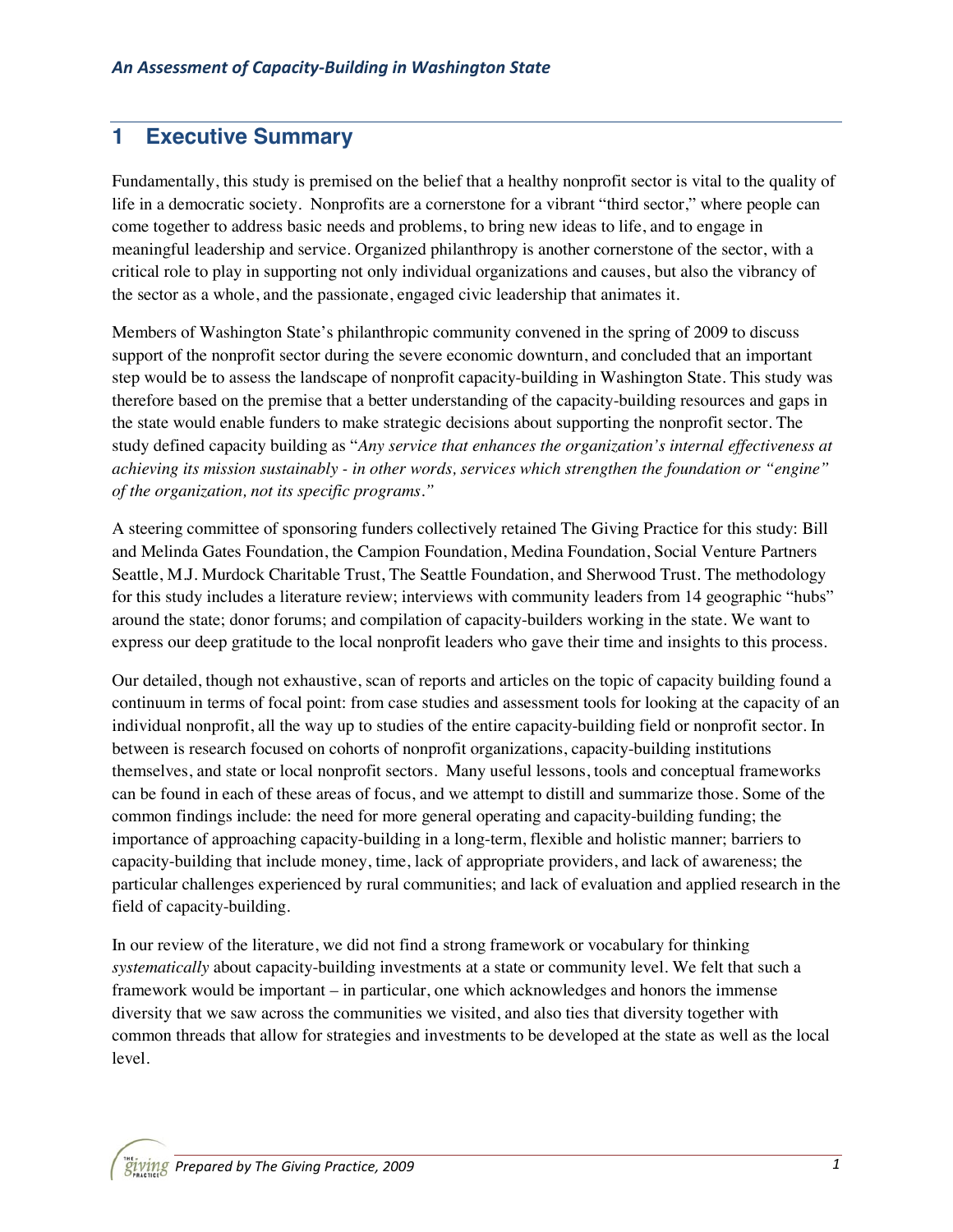### *An Assessment of Capacity-Building in Washington State*

We found a helpful mental model to be that of an *ecosystem*. Biological systems – such as a pond – have multiple, interrelated parts working together towards a common purpose. The nonprofits in a local community form an ecosystem of institutions whose underlying purpose is to sustain and improve the health of the broader community. Individual nonprofits (like fish in a pond) will also be more effective if the nonprofit ecosystem in their community is healthy and resilient. A nonprofit ecosystem is inherently local, particularly in a state such as Washington where distance and geography loom large.

Just as a pond requires essential elements like air, water and nutrients to keep the system healthy, so too the local nonprofit ecosystem requires a set of essential elements – the basic conditions that need to exist in an ongoing way in order for nonprofits as a whole to survive and thrive. From the literature review and our interviews, we propose eight essential elements of a resilient nonprofit ecosystem.

- 1. *An ongoing source of nonprofit board and management basics or "Nonprofit 101,"* including basic roles and responsibilities of boards, and nonprofit management topics such as finance, grant writing, legal/compliance issues, etc.
- 2. *The availability of in-depth organizational assistance*, when organizations need it.
- 3. *Ongoing ways to surface, educate and sustain leadership* at both board and executive levels.
- 4. *Trusted information and referral resources* for "just-in-time" needs, including information and professional advice in key operational areas as well as a trusted referral system.
- 5. *A community infrastructure that supports volunteerism*, including skilled volunteerism for board leadership and capacity-building.
- 6. *The capacity to use technology in pursuit of mission*, including technology planning, ongoing IT support, and the ability to use data to inform needs and decisions
- 7. *Organizing and advocacy capacity* that allows nonprofits to positively influence their community and public policy context.
- 8. *A healthy funding and fundraising climate* that includes successful local fundraising practices, and a diversity of fundraising sources that includes local support.

All eight are essential for the sector to be healthy. These essential elements are brought to life by:

- critical areas of *knowledge* that must be found in individual leaders, organizations, and the community as a whole – governance, finance, human resource, volunteer management, etc.
- *institutions* which do the work of capacity-building management support organizations, consultants, universities or community colleges, etc.
- **delivery mechanisms** used by these institutions to bring capacity-building services to nonprofits training, distance learning, coaching, etc.

Using this framework, we used our interviews and donor forums to compile individual profiles of each of the 14 community hubs, as well as an assessment of the landscape statewide. Some of the key findings:

- Each community has a distinct nonprofit ecosystem, with unique assets and gaps. In our assessment, none of the communities we visited has all eight of the essential elements; but *every* community has strong examples of the essential elements in action.
- Nonprofits have insufficient funding for general operating and capacity building.